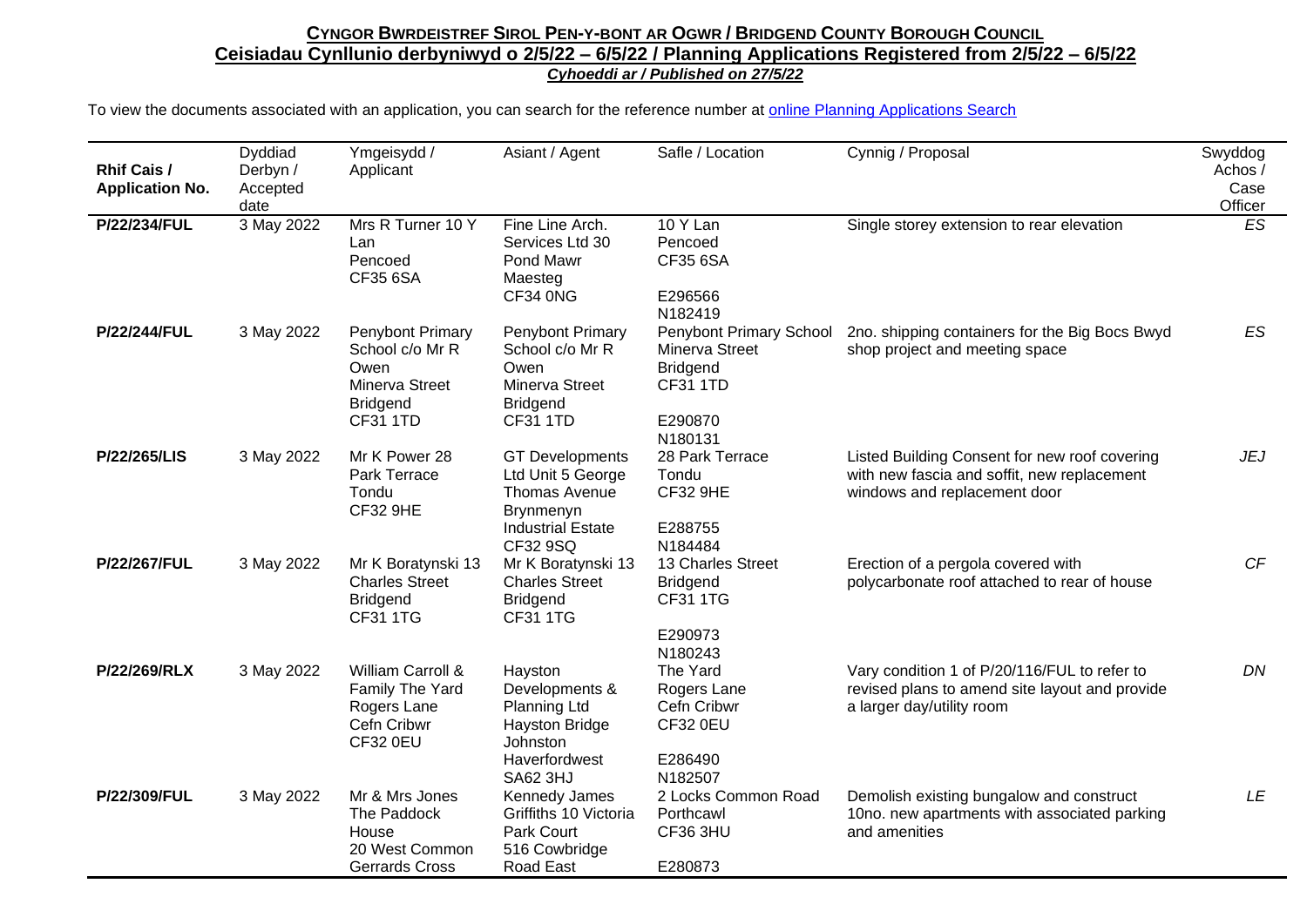| Rhif Cais /<br><b>Application No.</b> | Dyddiad<br>Derbyn /<br>Accepted<br>date | Ymgeisydd /<br>Applicant                                                                                            | Asiant / Agent                                                                                                      | Safle / Location                                                                             | Cynnig / Proposal                                                                  | Swyddog<br>Achos /<br>Case<br>Officer |
|---------------------------------------|-----------------------------------------|---------------------------------------------------------------------------------------------------------------------|---------------------------------------------------------------------------------------------------------------------|----------------------------------------------------------------------------------------------|------------------------------------------------------------------------------------|---------------------------------------|
|                                       |                                         | <b>Bucks</b><br>SL97ON                                                                                              | Cardiff<br>CF5 1DB                                                                                                  | N177221                                                                                      |                                                                                    |                                       |
| P/22/310/FUL                          | 3 May 2022                              | Ms N Gowman 8<br><b>Westfield Crescent</b><br>Nottage<br>Porthcawl<br>CF36 3SG                                      | Mr N Honing 8<br><b>Westfield Crescent</b><br>Nottage<br>Porthcawl<br>CF36 3SG                                      | 8 Westfield Crescent<br>Nottage<br>Porthcawl<br>CF36 3SG                                     | Timber bike shed to front of property                                              | JE                                    |
|                                       |                                         |                                                                                                                     |                                                                                                                     | E281529<br>N178534                                                                           |                                                                                    |                                       |
| P/22/279/FUL                          | 3 May 2022                              | Mr T Jones 45 Allt<br><b>Dderw</b><br><b>Broadlands</b><br><b>Bridgend</b><br>CF31 5BZ                              | Fine Line Arch.<br>Services Ltd 30<br>Pond Mawr<br>Maesteg<br>CF34 0NG                                              | 45 Allt Dderw<br><b>Broadlands</b><br><b>Bridgend</b><br>CF31 5BZ                            | Demolish outbuilding; raise and reshape roof of<br>garage; extend garage to side   | JE                                    |
|                                       |                                         |                                                                                                                     |                                                                                                                     | E288722<br>N178982                                                                           |                                                                                    |                                       |
| P/22/296/DOC                          | 3 May 2022                              | <b>Persimmon Homes</b><br><b>West Wales</b><br>Dragon House<br>Parc Y Ddraig<br>Penllergaer<br><b>Business Park</b> | <b>Persimmon Homes</b><br><b>West Wales</b><br>Dragon House<br>Parc Y Ddraig<br>Penllergaer<br><b>Business Park</b> | Commercial area north of<br><b>Heol Stradling</b><br>Parc Derwen<br>Coity<br><b>CF35 6AN</b> | Approval of details for condition 25 (delivery<br>management plan) of P/19/656/RES | PT                                    |
|                                       |                                         | Swansea<br>SA4 9HJ                                                                                                  | Swansea<br>SA4 9HJ                                                                                                  | E291468<br>N181779                                                                           |                                                                                    |                                       |
| P/22/299/FUL                          | 4 May 2022                              | Mr G Phillips 75<br>Merthyr Mawr Road<br><b>Bridgend</b><br><b>CF31 3NS</b>                                         | Mr G Phillips 75<br>Merthyr Mawr Road<br><b>Bridgend</b><br><b>CF31 3NS</b>                                         | 75 Merthyr Mawr Road<br><b>Bridgend</b><br><b>CF31 3NS</b>                                   | Single storey conservatory with gable roof<br>(tiled) to rear of property          | DN                                    |
|                                       |                                         |                                                                                                                     |                                                                                                                     | E290289<br>N178976                                                                           |                                                                                    |                                       |
| P/22/286/FUL                          | 4 May 2022                              | Mr Z McCulloch 19<br><b>Sker Walk</b><br>Nottage<br>Porthcawl<br>CF36 3RA                                           | Mr P Jackson 76<br><b>Ton Pentre</b><br>Pentre<br><b>CF417AN</b>                                                    | 19 Sker Walk<br>Nottage<br>Porthcawl<br><b>CF36 3RA</b>                                      | Single storey garage to side of the dwelling                                       | DN                                    |
|                                       |                                         |                                                                                                                     |                                                                                                                     | E281137<br>N178311                                                                           |                                                                                    |                                       |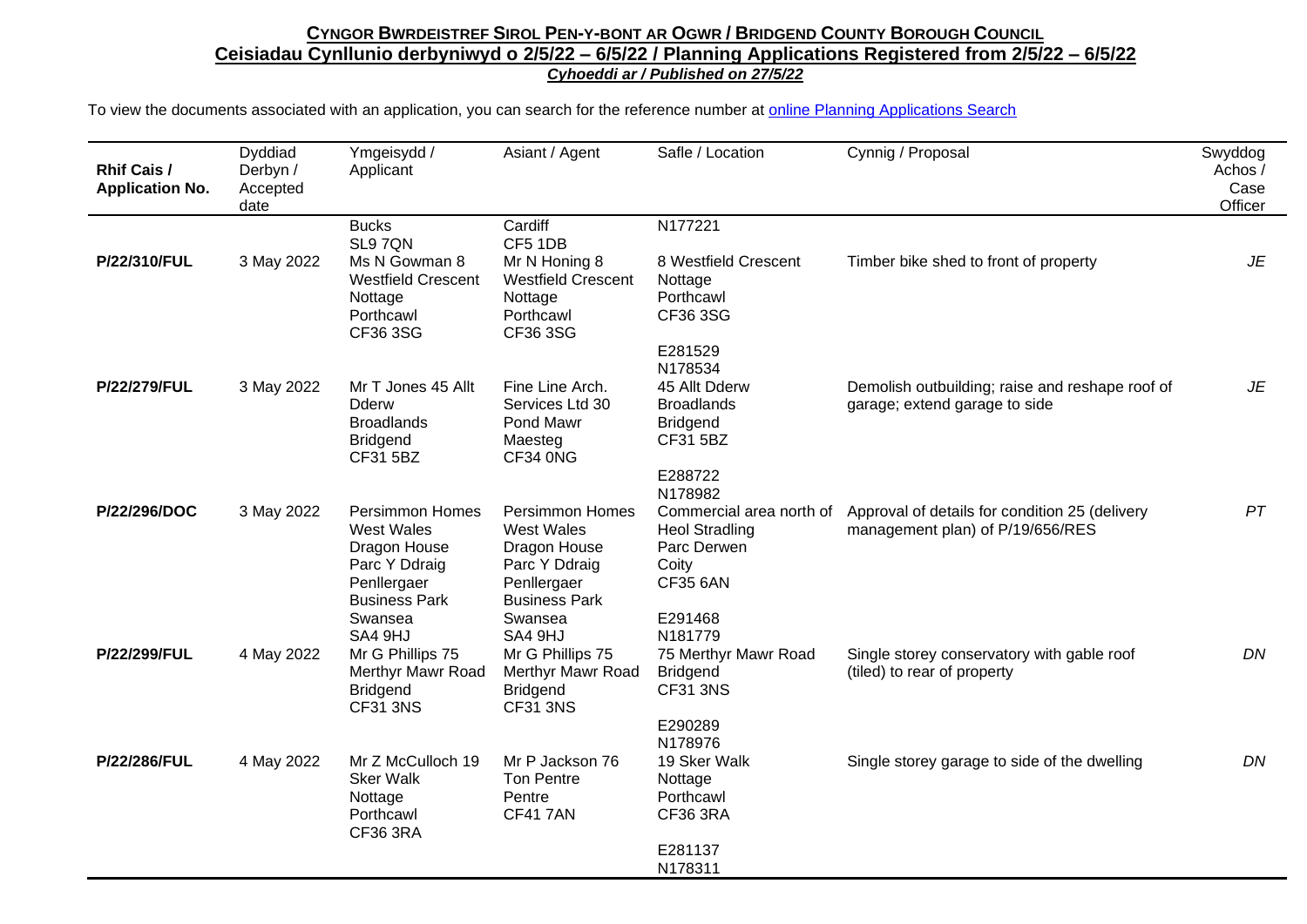| <b>Rhif Cais /</b><br><b>Application No.</b> | Dyddiad<br>Derbyn /<br>Accepted<br>date | Ymgeisydd /<br>Applicant                                                                                        | Asiant / Agent                                                                                                                            | Safle / Location                                                                                     | Cynnig / Proposal                                                                                                                                            | Swyddog<br>Achos /<br>Case<br>Officer |
|----------------------------------------------|-----------------------------------------|-----------------------------------------------------------------------------------------------------------------|-------------------------------------------------------------------------------------------------------------------------------------------|------------------------------------------------------------------------------------------------------|--------------------------------------------------------------------------------------------------------------------------------------------------------------|---------------------------------------|
| P/22/312/FUL                                 | 4 May 2022                              | Mr L Pearce 12<br><b>Heol Llan</b><br>North Cornelly<br><b>Bridgend</b><br><b>CF33 4DR</b>                      | R A Architects The<br><b>Stables</b><br><b>Gold Tops</b><br>The Estates Office<br>25-26 Gold Tops<br>Newport<br><b>NP2-4PG</b>            | 12 Heol Llan<br>North Cornelly<br><b>Bridgend</b><br><b>CF33 4DR</b><br>E281601<br>N181686           | Conversion of utility room/wc to living<br>space/wet room/sleeping space with single<br>storey extensions to front and rear                                  | $\overline{DN}$                       |
| P/22/313/FUL                                 | 4 May 2022                              | Mrs D Roberts<br>Llwyfanan<br>Heol Las<br>Mawdlam<br><b>Bridgend</b><br><b>CF33 4PH</b>                         | <b>PDW Building</b><br>Designs 7 Blackmill<br>Road<br><b>Bryncethin</b><br><b>CF32 9YW</b>                                                | Llwyfanan<br>Heol Las<br>Mawdlam<br><b>Bridgend</b><br><b>CF33 4PH</b><br>E280833                    | Single storey rear extension                                                                                                                                 | <b>JEJ</b>                            |
| P/22/314/FUL                                 | 4 May 2022                              | Mr F Hope Harlew<br>105 Heol Las<br>North Cornelly<br><b>Bridgend</b><br><b>CF33 4DN</b>                        | <b>PDW Building</b><br>Designs 7 Blackmill<br>Road<br><b>Bryncethin</b><br>CF32 9YW                                                       | N181856<br>Harlew<br>105 Heol Las<br>North Cornelly<br><b>Bridgend</b><br><b>CF33 4DN</b><br>E281212 | Demolish front & rear porches & rear structure;<br>raise roof to create first floor; front porch/wc<br>extension, two storey rear extension; rear<br>dormers | DN                                    |
| P/22/318/FUL                                 | 4 May 2022                              | Mr A Graham 29<br>Heol Llwynffynon<br>Llangeinor<br><b>CF32 8PR</b>                                             | <b>Nest Architectural</b><br>Ltd Unit B3 Ground<br>Floor<br><b>Illuma Park</b><br><b>Gelders Hall Road</b><br>Shepshed<br><b>LE12 8NH</b> | N181597<br>29 Heol Llwynffynon<br>Llangeinor<br><b>CF32 8PR</b><br>E291276<br>N187192                | Two storey side extension                                                                                                                                    | <b>ES</b>                             |
| P/22/243/FUL                                 | 4 May 2022                              | <b>Garth Primary</b><br>School c/o Mrs A<br>Hatch-Walker<br><b>Mission Road</b><br>Garth<br>Maesteg<br>CF34 0ND | <b>Garth Primary</b><br>School c/o Mrs A<br>Hatch-Walker<br><b>Mission Road</b><br>Garth<br>Maesteg<br>CF34 0ND                           | <b>Garth Primary School</b><br><b>Mission Road</b><br>Garth<br>Maesteg<br>CF34 0ND<br>E286535        | 2no. shipping containers for the Big Bocs Bwyd<br>shop project and meeting space                                                                             | LE                                    |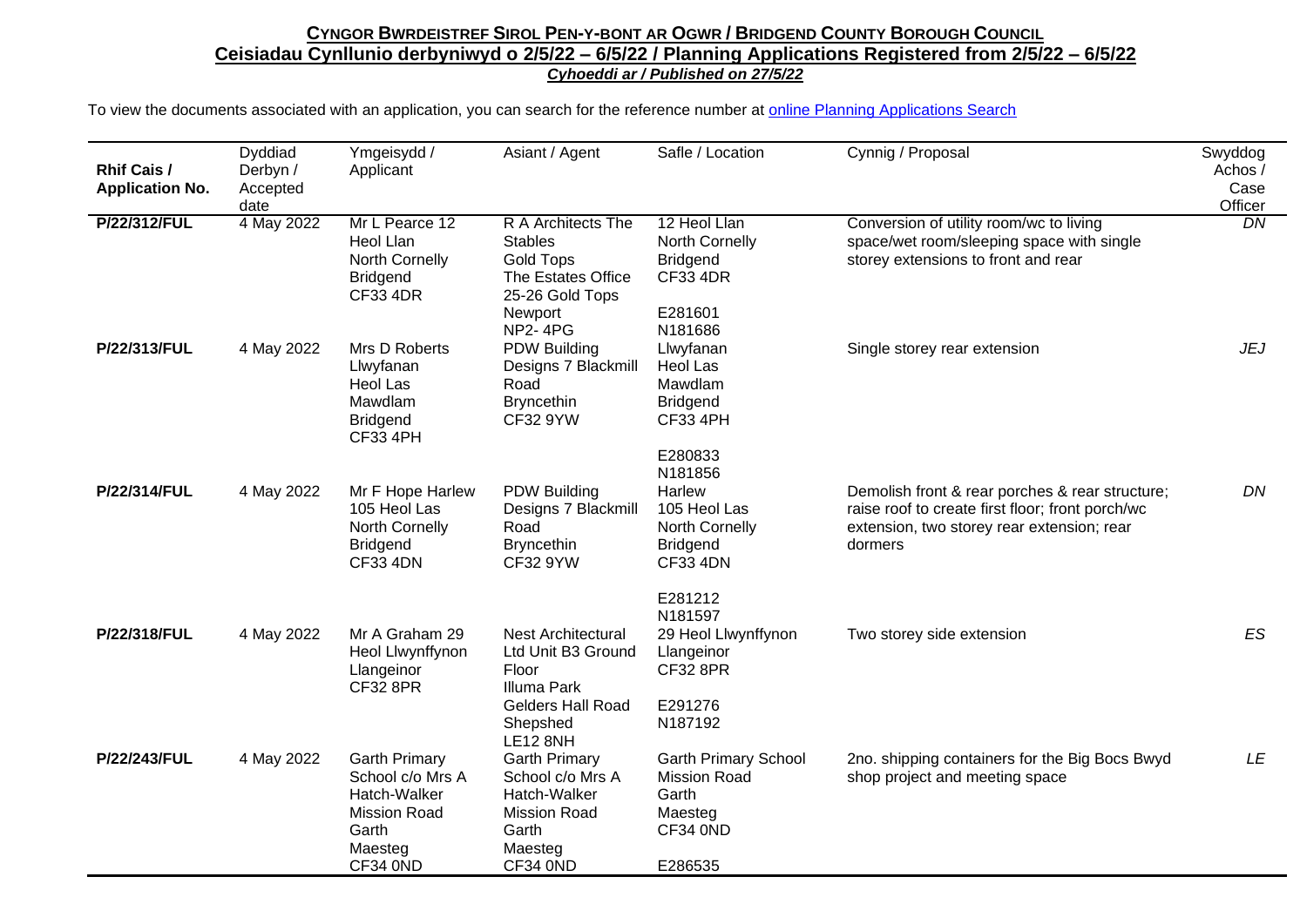| Rhif Cais /<br><b>Application No.</b> | Dyddiad<br>Derbyn /<br>Accepted<br>date | Ymgeisydd /<br>Applicant                                                                                        | Asiant / Agent                                                                                      | Safle / Location                                                                                           | Cynnig / Proposal                                                                                                                  | Swyddog<br>Achos/<br>Case<br>Officer |
|---------------------------------------|-----------------------------------------|-----------------------------------------------------------------------------------------------------------------|-----------------------------------------------------------------------------------------------------|------------------------------------------------------------------------------------------------------------|------------------------------------------------------------------------------------------------------------------------------------|--------------------------------------|
| P/21/782/FUL                          | 4 May 2022                              | Mr & Mrs A Smith<br>c/o Plan R Ltd<br>39 Merthyr Mawr<br>Road<br><b>Bridgend</b>                                | Plan R Ltd 39<br>Merthyr Mawr Road<br><b>Bridgend</b><br>CF31 3NN                                   | N190295<br>Cwm Coedcae<br>Heol y Cyw<br><b>CF35 6NW</b><br>E296589                                         | Retrospective application for agricultural<br>structures and TAN 6 rural dwelling                                                  | PT                                   |
| P/22/320/FUL                          | 5 May 2022                              | CF31 3NN<br>Mr J Reilly 29<br>Village Farm Road<br>Village Farm<br><b>Industrial Estate</b><br>Pyle<br>CF33 6BL | Mr J Reilly 29<br>Village Farm Road<br>Village Farm<br><b>Industrial Estate</b><br>Pyle<br>CF33 6BL | N185208<br>29 Village Farm Road<br>Village Farm Industrial<br>Estate<br>Pyle<br><b>CF33 6BL</b><br>E283720 | 4no. light industrial starter units                                                                                                | LE                                   |
| P/22/327/DOC                          | 6 May 2022                              | Mrs K Carter 6<br>Davies Avenue<br>Porthcawl<br>CF36 3NW                                                        | Mrs K Carter 6<br>Davies Avenue<br>Porthcawl<br>CF36 3NW                                            | N181839<br>6 Davies Avenue<br>Porthcawl<br>CF36 3NW<br>E281603                                             | Approval of details for condition 4 (parking) of<br>P/22/134/FUL                                                                   | JE                                   |
| P/21/883/RLX                          | 6 May 2022                              | Mr K Fisk 140 New<br>Road<br>Porthcawl<br><b>CF36 5BL</b>                                                       | GHA 112 West<br><b>Park Drive</b><br>Porthcawl<br><b>CF36 3RN</b>                                   | N178164<br>140 New Road<br>Porthcawl<br><b>CF36 5BL</b><br>E282568<br>N177297                              | Retention of rear and side extension as built<br>(amendment to P/18/326/FUL)                                                       | DN                                   |
| P/21/914/FUL                          | 6 May 2022                              | Mr & Mrs Bedesha<br>Longacre<br>Old Coachman's<br>Lane<br>Court Colman<br><b>Bridgend</b><br>CF32 0HD           | Vale Planning 23<br><b>Hillside Drive</b><br>Cowbridge<br><b>CF717BR</b>                            | Longacre<br>Old Coachmans Lane<br>Court Colman<br><b>Bridgend</b><br>CF32 0HD<br>E288295<br>N182866        | Conversion of existing garage into games room<br>and basement cinema with glazed link to the<br>main dwelling and associated works | <b>JEJ</b>                           |
| P/22/276/FUL                          | 6 May 2022                              | A Muller 17 Gwaun<br>Bant                                                                                       | Mr M Bailey 16<br>Oakmead Road                                                                      | 17 Gwaun Bant<br>Pontycymmer                                                                               | Remove single storey rear structure; construct<br>two storey/single storey rear extension; cill                                    | ES                                   |